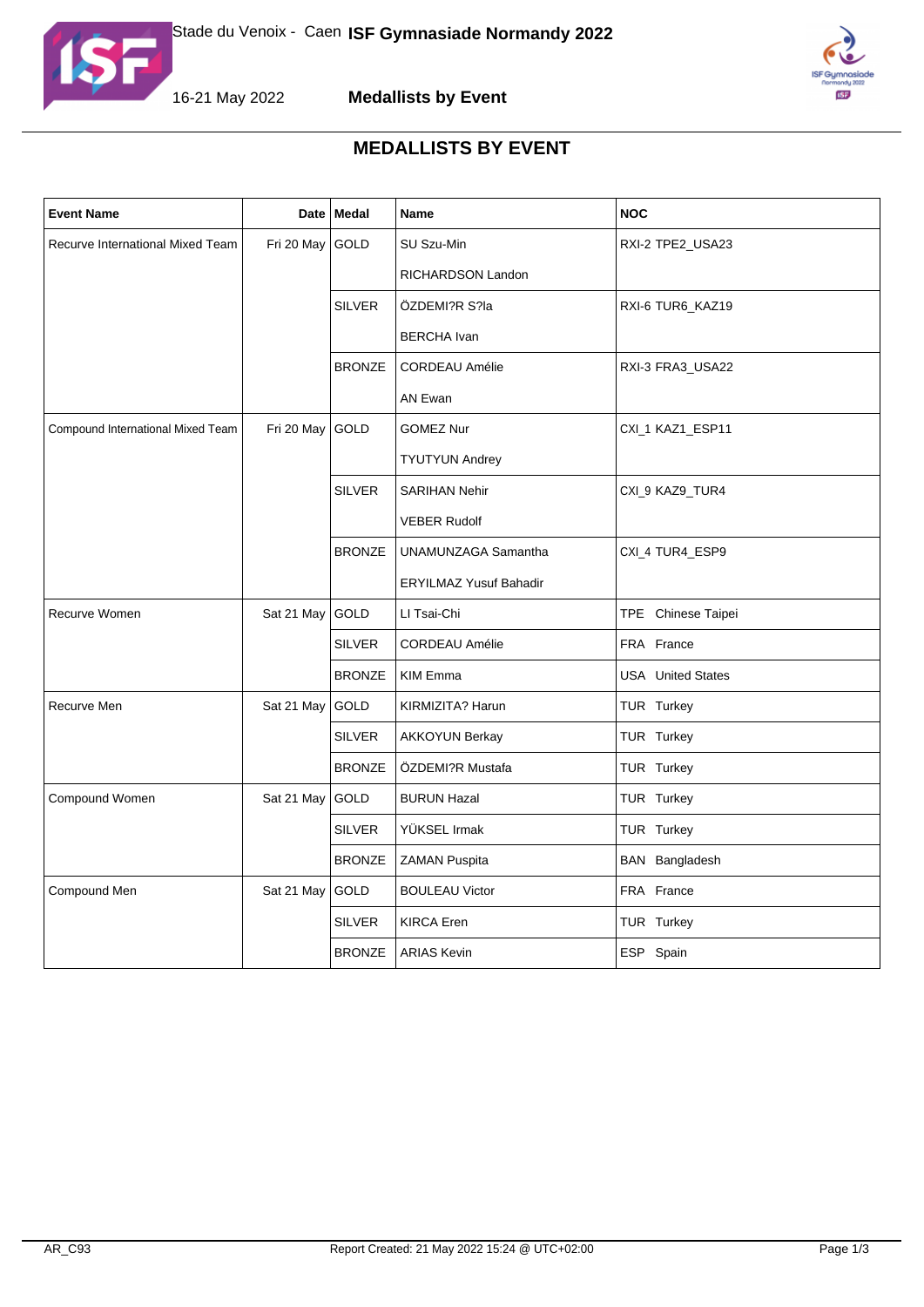



16-21 May 2022



## **MEDALLISTS BY EVENT**

| <b>Event Name</b>   |                 | Date Medal    | Name                        | <b>NOC</b>         |
|---------------------|-----------------|---------------|-----------------------------|--------------------|
| Recurve Women Team  | Sat 21 May GOLD |               | LI Tsai-Chi                 | TPE Chinese Taipei |
|                     |                 |               | LIU Pei-Yu                  |                    |
|                     |                 |               | SU Szu-Min                  |                    |
|                     |                 | <b>SILVER</b> | DEREBA?I Defne              | TUR Turkey         |
|                     |                 |               | KOÇUR Ceren                 |                    |
|                     |                 |               | ÖZDEMI?R S?la               |                    |
|                     |                 | <b>BRONZE</b> | DE LA FUENTE La Fuente Iria | ESP Spain          |
|                     |                 |               | IBAÑEZ Lucia                |                    |
|                     |                 |               | UNAMUNZAGA Irati            |                    |
| Recurve Men Team    | Sat 21 May GOLD |               | CHENG Hsiang-Hui            | TPE Chinese Taipei |
|                     |                 |               | KE Lun-You                  |                    |
|                     |                 |               | YANG Kai-Han                |                    |
|                     |                 | <b>SILVER</b> | <b>AKKOYUN Berkay</b>       | TUR Turkey         |
|                     |                 |               | KIRMIZITA? Harun            |                    |
|                     |                 |               | ÖZDEMI?R Mustafa            |                    |
|                     |                 | <b>BRONZE</b> | <b>BAUDAIN Yanis</b>        | FRA France         |
|                     |                 |               | <b>GRANGE Gabin</b>         |                    |
|                     |                 |               | <b>VIALE Romain</b>         |                    |
| Compound Women Team | Sat 21 May GOLD |               | <b>BURUN Hazal</b>          | TUR Turkey         |
|                     |                 |               | SARIHAN Nehir               |                    |
|                     |                 |               | YÜKSEL Irmak                |                    |
|                     |                 | <b>SILVER</b> | GABDUSHEVA Diana            | KAZ Kazakhstan     |
|                     |                 |               | <b>KUANYSHOVA Assem</b>     |                    |
|                     |                 |               | ZHUMABAYEVA Aruzhan         |                    |
|                     |                 | <b>BRONZE</b> | <b>GOMEZ Nur</b>            | ESP Spain          |
|                     |                 |               | <b>MISIS Alexa</b>          |                    |
|                     |                 |               | UNAMUNZAGA Samantha         |                    |